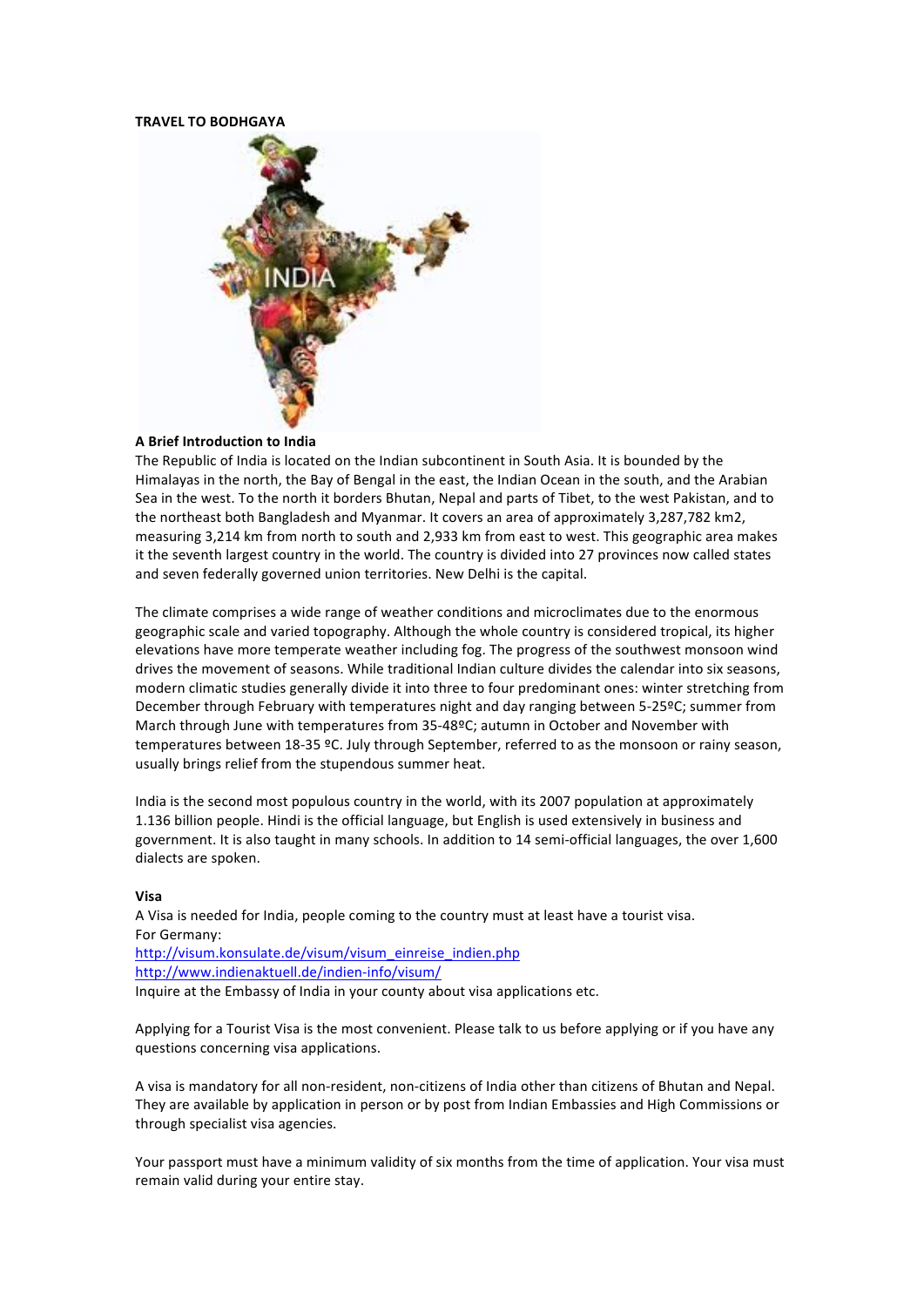## **A'Brief'Introduction'to'Bodhgaya'**



Bodhgaya is one of the holiest Buddhist pilgrimage sites. It is located in Gaya District of Bihar state in India. Prince Siddhartha attained perfect enlightenment under a bodhi tree in Bodygaya some 2,500 years ago. Historically, it was known as the Bodhimanda or ground around the bodhi tree. Some 250 years later, dharma king Ashoka visited this holy site and he is considered the founder of the Mahabodhi Temple. The famous Chinese monk scholar Xuanzang visited this site in 637 CE. The sacred site of Bodhgaya was "lost" for centuries as Buddhism declined in India. After Burmese Buddhists rediscovered it in the 1880s, the British colonial government began restoration work. In 1891, the Sri Lankan Buddhist leader Anagarika Dharmapa founded the Mahabodhi Society and started a campaign to return control of the temple to Buddhists. In 1949, the Society became part of the 9-member management committee of the temple. In 2002, UNESCO declared Bodhgaya a World Heritage Site. Today, this holy ground is home to more than a dozen temples and educational institutes representative of Buddhist traditions from various areas, including China, Japan, Korean, Taiwan, Bhutan, Tibet, Thailand, Bangladesh, and Burma. Several historical sites, such as Rajgir and Nalanda University, are in the vicinity.

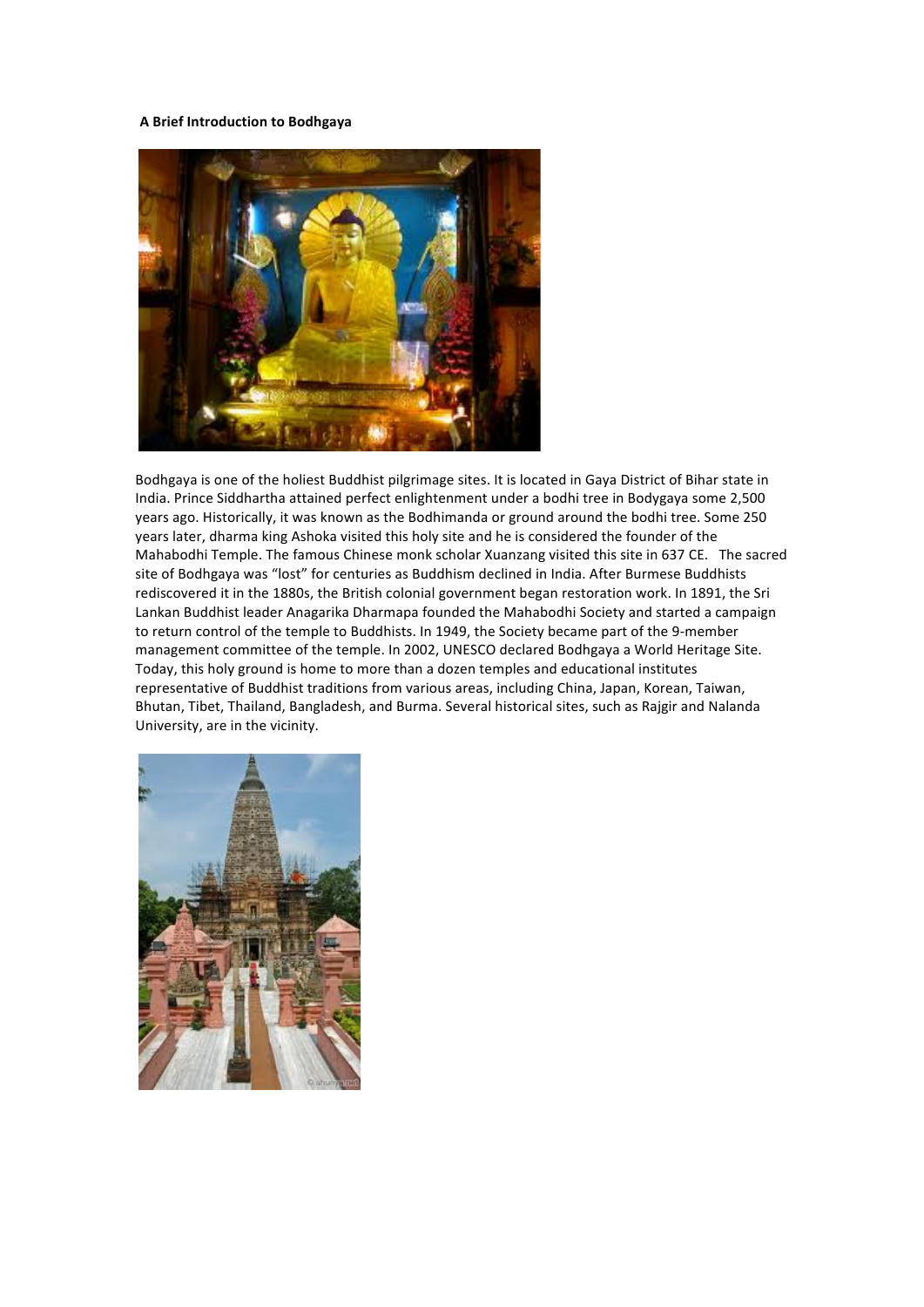## **Getting'There''**

| Delhi - Bodhgaya  1,008 km  |  |
|-----------------------------|--|
| Gaya - Bodhgaya  16 km      |  |
| Patna-Bodhgaya  135 km      |  |
| Varanasi - Bodhgaya  252 km |  |



We try to organize a big KHCP Monlam 2012 travel group. As you have seen in the flight info mail most of us start in Frankfurt or we meet on the way in Istanbul or latest at Delhi at the 12<sup>th</sup> of December 2012. From there we will fly directly to Gaya in the early afternoon (DEL-GAY, 12.12.2012. 13:35 – 15:10) and arrive at Bodhgaya probably in the late afternoon / early evening, so that we can all meet for dinner at night  $\odot$ .

The next day we'll set up our medi-camp and plan the rest of the program.

The Monlam will take place from the  $14.12 - 20.12.2012$ , were we will be doing our best to provide medical assistance to the Monlam participants. We will have a lot of work at that very auspicious place and event and it is totally worth it! So far all former KHCP Teams had great experiences. We are planning a pilgrimage for the 21.12.2012 as a last relaxing and enjoyable activity for our group. Then on the 22.12.2012 at 15:40 is the return flight to Delhi, arrival at 18:25. There will be time to spend some hours in KIBI or go for a nice dinner and then most of us will fly back to Frankfurt via Istanbul in the early morning of the 23.12.2012. (DEL – IST, 5:10 – 9:10 . 5 h 30 min - stop in IST - IST – FRA 14:40 – 16:50) You all will be home for Christmas and be able to share your experiences with your loved ones.

### **By Air**

There is an airport in Gaya (GAY) with flights from Delhi. Check the Air India website for further information. http://www.airindia.in/SBCMS/Webpages/Home.aspx

There is a flight from Delhi to Patna and you can then proceed from Patna to Bodhgaya by taxi. It normally takes 3-4 hours. There is also a flight from Kathmandu to Varanasi. From Varanasi the journey to Bodhgaya takes 5-6 hours by car. Bodhgaya has started hosting International flights from Sri Lanka, Thailand and Bhutan. Transportation by car or bus to Bodhgaya from the airport can be arranged on arrival. Schedules, fares and flight availability information can be obtained directly through Indian Airlines or inquire your travel agent.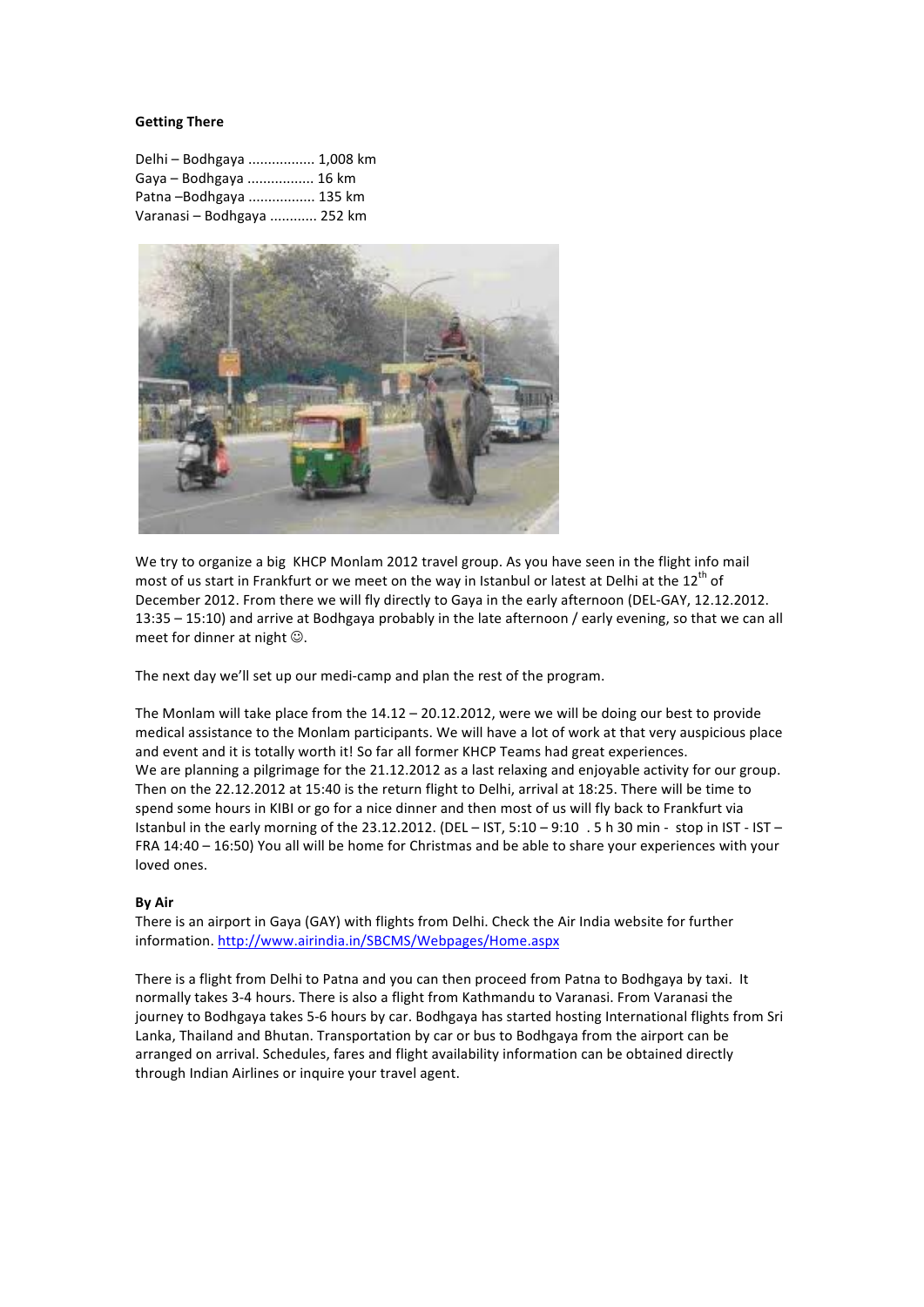

We will arrive at New Delhi and then fly eastwards to Gaya, in the State Bihar.

# **Medical'assistance'and'health'recommendations**

Please note that you are solely responsible for your well-being for the whole duration of your travel with the KHPC Team. Please get health insurance for India before you come. In case of an emergency there are doctors, dentists and hospitals, where one can go. Bring basic medicines and everything you have to use frequently. Stomach problems, flu, cough, fever and inflammations of the throat are very common. When in India, please never drink tap water but either cooked water or originally bottled mineral water. You may choose to brush your teeth with cooked water also. It might be better not to eat fresh salads or drink fresh-pressed juice or drinks with ice cubes in. Do not eat fruits and vegetable without peeling or cooking it. Remember the proverb: Peel it, cook it or leave it!

### Weather and what to take

The Kagyu Monlam Chenmo will take place in mid-December, winter time when the weather is pleasantly dry, warm and sunny. During the day, the temperature is usually somewhere between 20-30ºC (68 to 86ºF), but early mornings and evenings it can drop as low as 4 or 5 ºC (40ºF). Bring layers of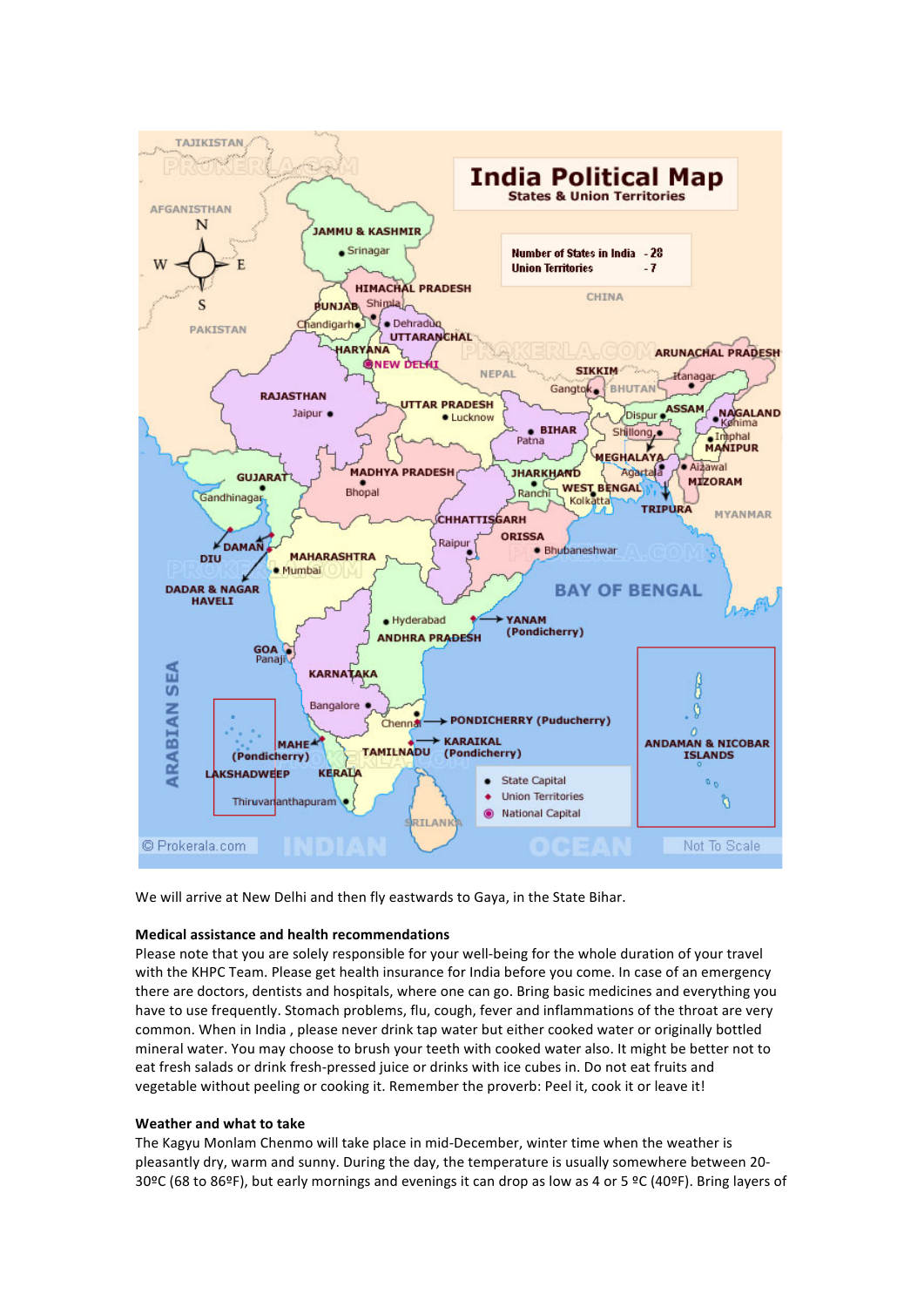clothing to wear. Make sure that you bring an adequate amount of prescription medicines, necessary over the counter medications such as ibuprofen or artificial tears and/or an antibiotic cream for cuts, as well as nutrient supplements. Have your doctor recommend a basic travel medical kit for you. This might include an antibiotic for, a general antibiotic, cough medication and a syringe. You should make sure that your vaccinations are up-to-date, especially for Hepatitis. You should bring sun screen lotion, moisturizer, and lip balm and a good quality hand sanitizer, Pepto-Bismol tablets, sun hat, and oral rehydration sachets. You will be able to buy purified water for drinking, cleaning your teeth etc. A thermos bottle and a heating coil (with the proper adaptor) can be very handy, especially if you bring packets of instant soup or coffee or tea bags. The bottle and coil allow you to refresh in your hotel room. Sleeping bags are recommended for those choosing a budget or middle price hotel, or a guest house. You must have an FM radio with earphones to get a translation of the talks, rituals and other events in your language. Do not bring a device without earphones as you will disturb everyone around you. This is a sacred occasion attended by many monks and nuns, so plan to observe a dress code which maintains modesty. Loose fitting clothes work best for comfort and decency. Bring a pair of shoes/sandals that are easy to slide off because you will be asked to remove your shoes on many occasions.

On the other hand, although Bihar is one of the poorest areas in India, you can still buy basic things there. There are small grocery shops, pharmacies and souvenir shops. With some time and effort you can mostly get the things you want and need.

Prepare yourself for an experience that is different form what you are used to. Welcome to Incredible India, where everything is possible and just different. You might see things, that you somehow didn't even think were possible ;) Keep your sense of humor and relax.



### **Getting'Around'in'Bodhgaya'**

Auto-rickshaws, cycle-rickshaws, and tourist taxis are the best way to get around Bodhgaya. It is necessary to negotiate and agree on a price and all trip details before setting out. Try to keep small change in rupees for the payments. Because India is the home of the sacred cow doctrine, cows are likely to be roaming at large in the streets. It is considered a serious crime to hit a cow with a car or rickshaw so please have drivers be very cautious. Charging foreigners high penalties for hitting or hurting a cow is not uncommon.

### **Indian'Food'**

Food and diet vary greatly in India, a land of such varied ethnicity, religion, geography and climate. Approximately 80% of the population is Hindu, 15% Muslim. Hindus do not eat beef or beef products-India is the home of the sacred cow doctrine so this is taken very seriously. Muslims avoid pork and pork products. In addition, many Indians are dedicated vegetarians. Indian cooking is famous for its wide variety of flavors, usually achieved by an artistic use of spices. The most common are chili pepper, cinnamon, turmeric cardamom, cloves, cumin, nutmeg, fenugeek and mustard seed. Curry is a combination of them and does not necessarily mean hot. The spiciness varies. Dhal (lentils, split peas and beans), rice and Indian breads such as naan, chapati, puri, roti, paratha are ubiquitous staples. Indians use a lot of potatoes, known as aloo, and make pancakes and breads from lentils. Lassi, a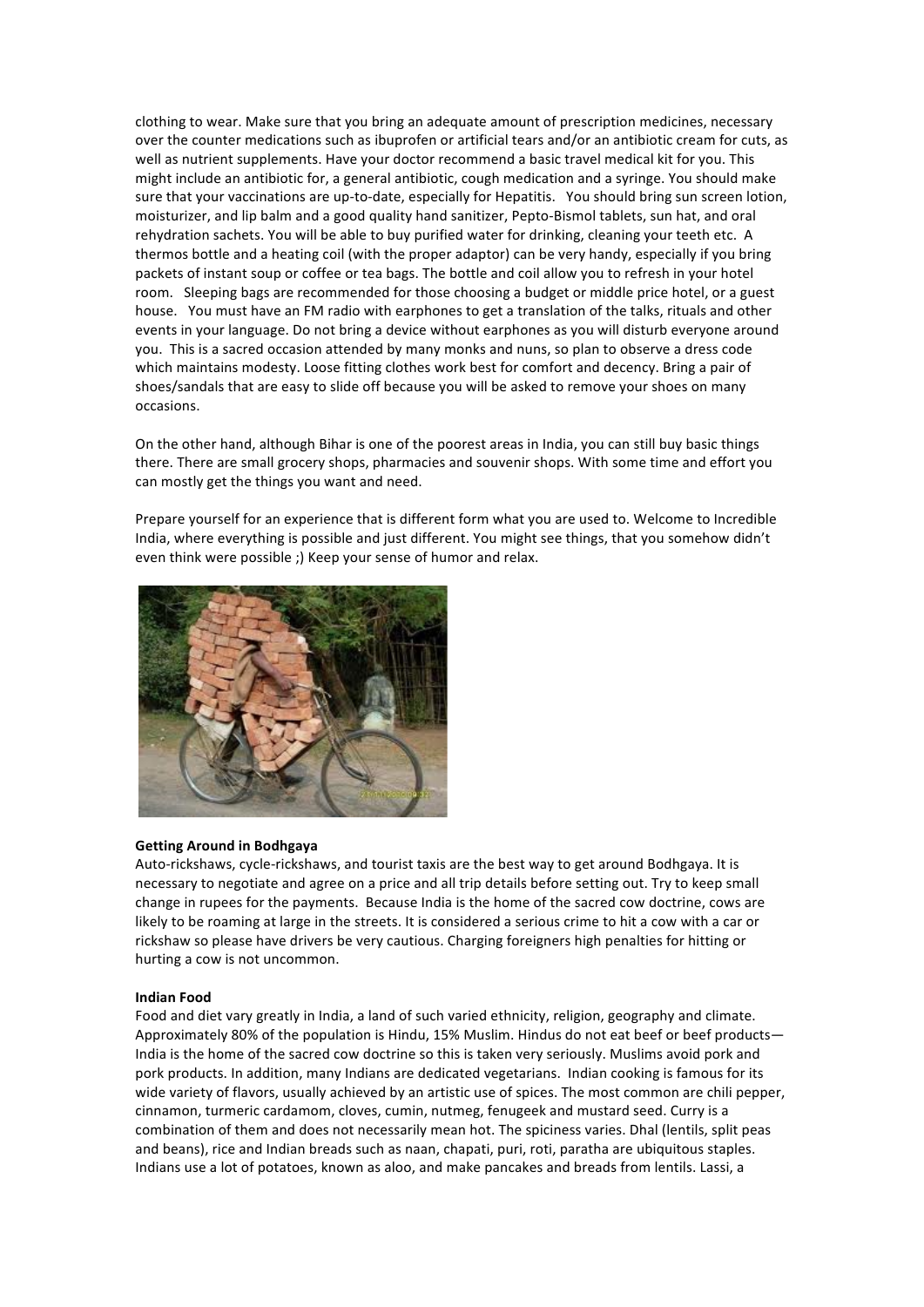yogurt like drink, helps digestion and provides extra protein but you must be careful that it does not contain water. Chai, Indian milk tea, and masala or spiced tea (spiced with ginger, cinnamon, cardamom) are among favorite drinks, served virtually everywhere. Do not eat anything raw. It's best not to eat fruit unless it can be peeled like a banana or orange. Exercise extreme caution at all times especially concerning water. Be very certain that any plate, glass or utensil you use has been thoroughly dried so there are no water drops left on it to contaminate it. Do not drink any water that does not come from a sealed bottle or has not been boiled. Avoid any food that might contain unboiled water.

### **Money**

You can bring your credit card without any problems as there are functional cash dispensers around in India. Normally you can get 10.000 Rs. (aprox.180 € or 200 USD) per transaction. Alternatively, cash in Euros, US Dollar or Traveller Checks work fine. A good place to change - easy, fast and good rates - is at State Bank of India at the International Airport right after the customs. At the moment the maximum amount which can be changed at one time is 2000 US \$ or the equivalent in other currency. The exchange rate is app. 1 Euro = 65 Rs. and 1 US  $$ = 45$  Rs. (approx.). Check online for lateest currency exchange values.

Please be advised that torn or very worn currency notes will often be rejected by local merchants, so check the notes you are given before leaving any exchange counter. A good supply of small denomination notes always comes in handy for butter lamps, rickshaw fares, small meals or needy people.

### Other countries - other customs

Enjoy! India is different from anything you know. It has a 5000 year old culture with a very strong spiritual background. Please respect local habits and people. In India, people will dress very formally when meeting a spiritual master. So please bring some formal clothing and good shoes. Shoulders and legs should always be covered.

### **Local'Customs**

1. Namaste" is an all-purpose greeting. It can be used in place of "Good morning," "Good afternoon," "Good evening," "Welcome," "How are you?" and so on. 2. When responding to a question, Indians tend to shake their heads from side to side. This can mean "OK," "No problem," or "Yes." 3. In most areas, an Indian house doesn't have a street address, nor a sign. When giving directions, locals rely on land marks such as bridges, temples, and markets. It's a good way to navigate the landscape. 4. The pace of life in India is relatively slow. Allow extra time and practice patience. **5.** Do not touch the heads of children, because it is considered the sacred part of a person. **6.** Indian etiquette dictates that one uses the right hand to eat, the left is used to handle unclean matter and is thus perceived as unclean. Therefore, avoid touching others with your left hand or giving things to others with your left hand. **7.** Typical business hours are 9:00 - 13:00, 14:00 -17:30, Monday through Friday. Government agencies and many large-sized business organizations are closed on Saturdays and Sundays. **8.** Cows are considered sacred and let free to roam in India. Hurting cows in any way is a serious offense. **9.** Before entering a religious place, remove your shoes. Put them on shelves or in the designated area if available. Otherwise, carry them with you in a plastic bag or your backpack.

For more information about traveling to India: http://www.lonelyplanet.com/india

### **General'Safety'Tips'for'Travel'in'India'**

**1.** In tourist areas, thieves and pickpockets mix in with the crowd of beggars. Keep your bags close to your body at all times. Avoid crowds or be extra careful when in the midst of crowds. **2.** When taking a taxi or rickshaw, negotiate and agree on a price, location of drop-off and pick-up, etc., before setting off to avoid conflicts later on. Be sure that the driver knows where you want to go. **3.** Bargaining is a fact of life when shopping in India. If you have no intention to buy, do NOT enter into a serious bargaining for fun especially in Bodhgaya. 4. Food poisoning can ruin your entire trip. So, pay close attention to food safety, eat freshly cooked food, refrain from eating salads, raw food, and cold dishes unless you know for sure they are properly prepared. Bottled water is not always safe in India. Bring a bottle of safe drinking water with you is the best. **5.** Diarrhea saps energy, don't ignore it. Rehydrate